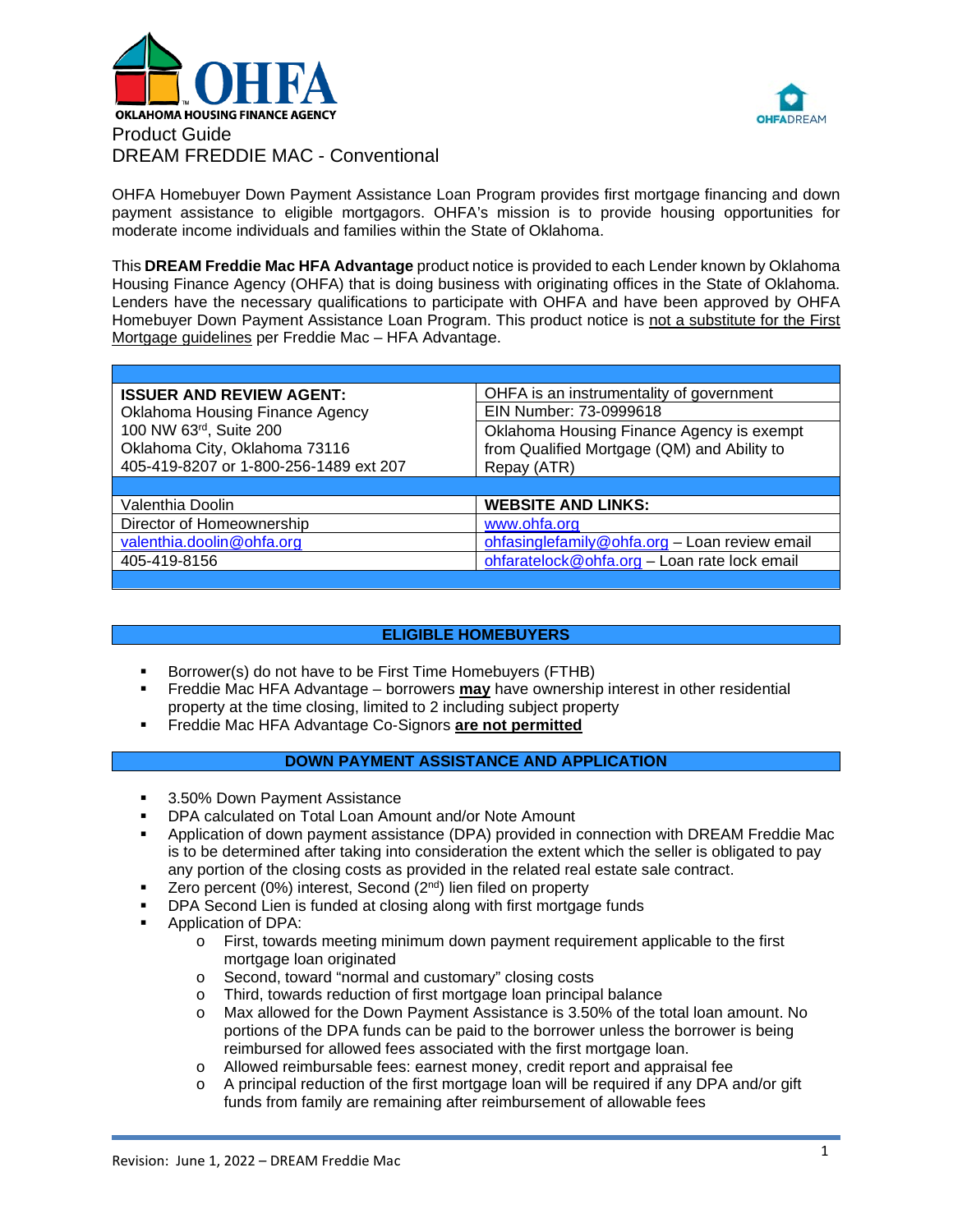



### **MORTGAGE PRODUCTS AND PROGRAMS**

- Conventional Products:
	- o Freddie Mac HFA Advantage up to 97% LTV
		- $\checkmark$  CLTV maximum 105%
		- $\checkmark$  Freddie CLTV's will include any combination of liens, grants, and payable gift. OHFA allows community seconds with OHFA Zero DPA product only.
- DREAM ZERO:
	- o Lower rate or equal to the current market
	- o Allows use of other sources of DPA including Community Seconds and Tribal Funds
	- o Borrower can also receive gift funds from a relative
	- o No loan level pricing adjustments
	- o Borrower still benefits from the reduced PMI
- REFINANCE:
	- o No mortgage loan may replace an existing mortgage loan except for construction period, bridge loans or similar temporary financing having an original term of 24 months or less. Once mortgagor occupies home as primary residence then the construction loan is ineligible for the refinance.

### **TERMS**

- **Purchase Price Limits: \$453,100; contract sales price cannot exceed the maximum permissible** purchase price limit per Exhibit H-2C.
- Must be owner/borrower occupied as primary residence within 60 days of closing
- **Loans securitized by Freddie Mac**
- No loan level pricing adjustment (LLPA)
- 30-year Amortization
- Security First Lien, Zero percent (0%) interest, subordinate Second ( $2^{nd}$ ) Lien
- Fee Simple
- No prepayment penalty

# **PROPERTY TYPE AND ELIGIBILITY**

- Primary owner/borrower -occupied residence only Must **NOT** be used by owner/borrower as an investment property, rental property or as a recreational, vacation or second home.
- **Properties must be in the State of Oklahoma**
- 1 Unit
- **Condominiums Must be on US Bank approved condo list**
- New and existing single-family homes
- Manufactured Housing **not allowed**

## **INCOME REQUIREMENTS**

- All DREAM loans utilize the *annualized qualifying monthly income* of the mortgagor and may not exceed the maximum permissible income per the Exhibit H-1D. (Revised: February 6, 2020)
- Qualifying income validated per the lender and lender's underwriter
- It is the Lender's responsibility to ensure the borrower's income does not exceed the maximum income limits per the products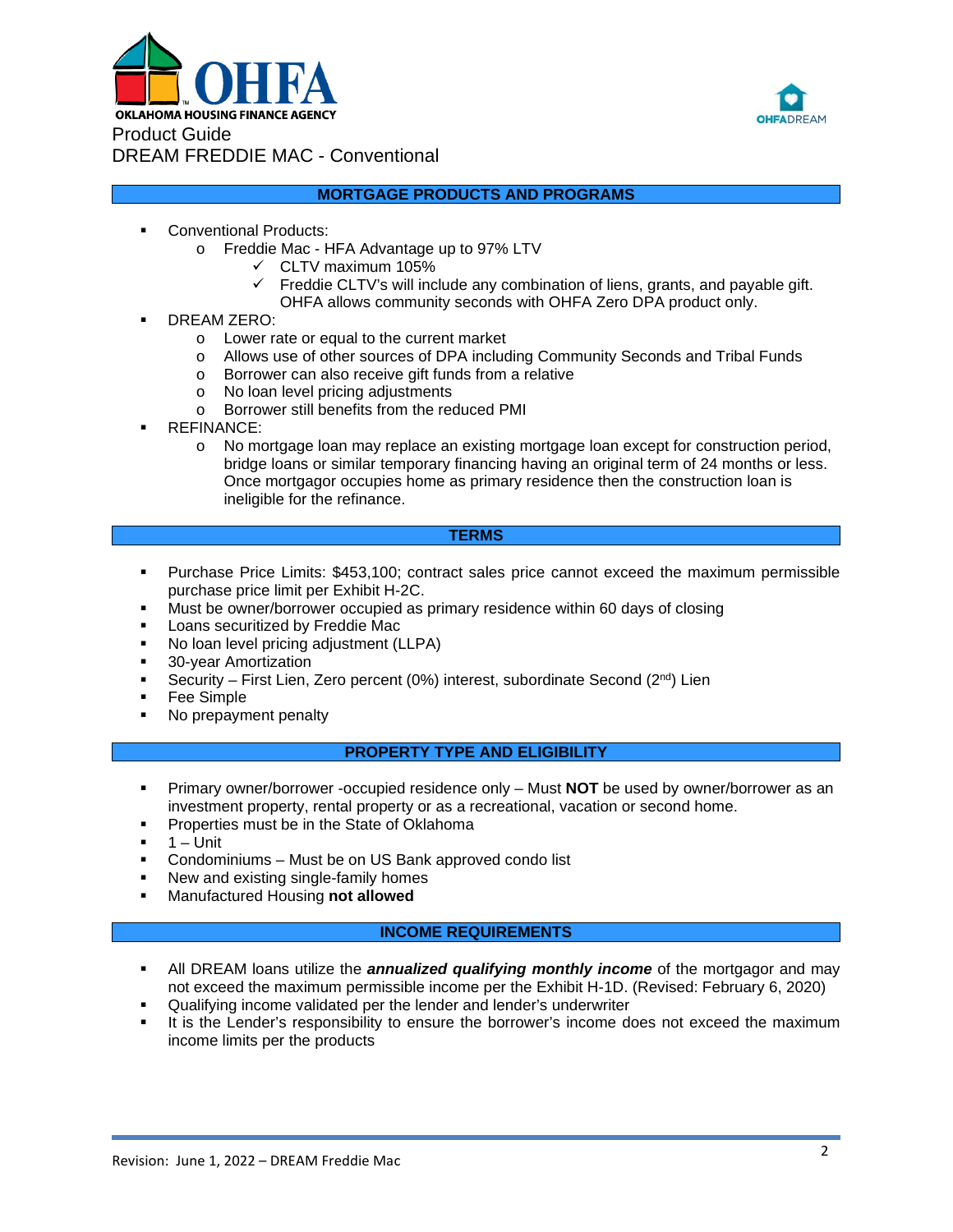



### **UNDERWRITING – DEBT TO INCOME – CREDIT SCORE**

- All loans must meet Freddie Mac HFA Advantage underwriting guidelines, credit eligibility, Loan to Value (LTV) and appraisal standards. All borrowers' contributions toward the purchase must meet product guidelines and underwriting standards.
- Automatic underwriting LPA
- DPA should be entered in AUS as Zero Percent (0%), \$0.00 monthly payment, subordinate lien from State Agency

| <b>Effective</b>     | <b>Property</b> | <b>Minimum Middle FICO</b> | <b>Maximum DTI</b> | <b>Reserves</b> |
|----------------------|-----------------|----------------------------|--------------------|-----------------|
| <b>HFA Advantage</b> | unit            | 640                        | 45%                | AUS determines  |
| <b>HFA Advantage</b> | unit            | 680                        | $45.01 - 50\%$     | AUS determines  |

- DREAM Freddie Mac HFA Advantage LTV 95.01 to 97%:
	- o Select HFA Advantage in LPA data screen or offering identifier code 251
	- o LPA finding accept
	- o **NO manual underwrites**
- DREAM Freddie Mac HFA Advantage LTV 95% and below:
	- o Select HFA Advantage in LPA data screen or offering identifier code 251
	- o LPA finding accept
	- o Manual underwrites allowed MUST follow Freddie Mac guidelines for accuracy on reserves, DTI, LTV and credit scores
	- o Non-Traditional credit with ZERO credit scores MUST follow Freddie Mac guidelines for accuracy on reserves, DTI and LTV
- OHFA Underwriting overlays:
	- o 10 Acre Limit<br>o Second Morto
	- Second Mortgages and/or DPA from other entities are not allowed
	- o Mortgage Credit Certification not allowed
	- o Originating lenders are required to re-purchase defective mortgage loans
	- o Multiple OHFA loans not allowed
	- o Not Allowed to be used as rental or vacation home, co-op, or investment home

### **INTERESTED PARTY CONTRIBUTIONS (IPC)**

- Seller Contributions or Interested Party Contributions (IPC):
	- $\circ$  Freddie Mac: 90% CLTV or greater = IPC 3%
	- o Freddie Mac: 90% CLTV or below = IPC 6%
	- o Must be applied to closing cost and/or MI premiums –Single or Split

### **PRIVATE MORTGAGE INSURANCE**

- Approved MI companies: Arch, Essent, Genworth, MGIC and Radian
	- o MI coverage:
		- $18\% = 95.01 97\%$  LTV
		- 16% = 90.01% 95% LTV
		- 12% = 85.01% 90% LTV
		- $6\%$  = below 85% LTV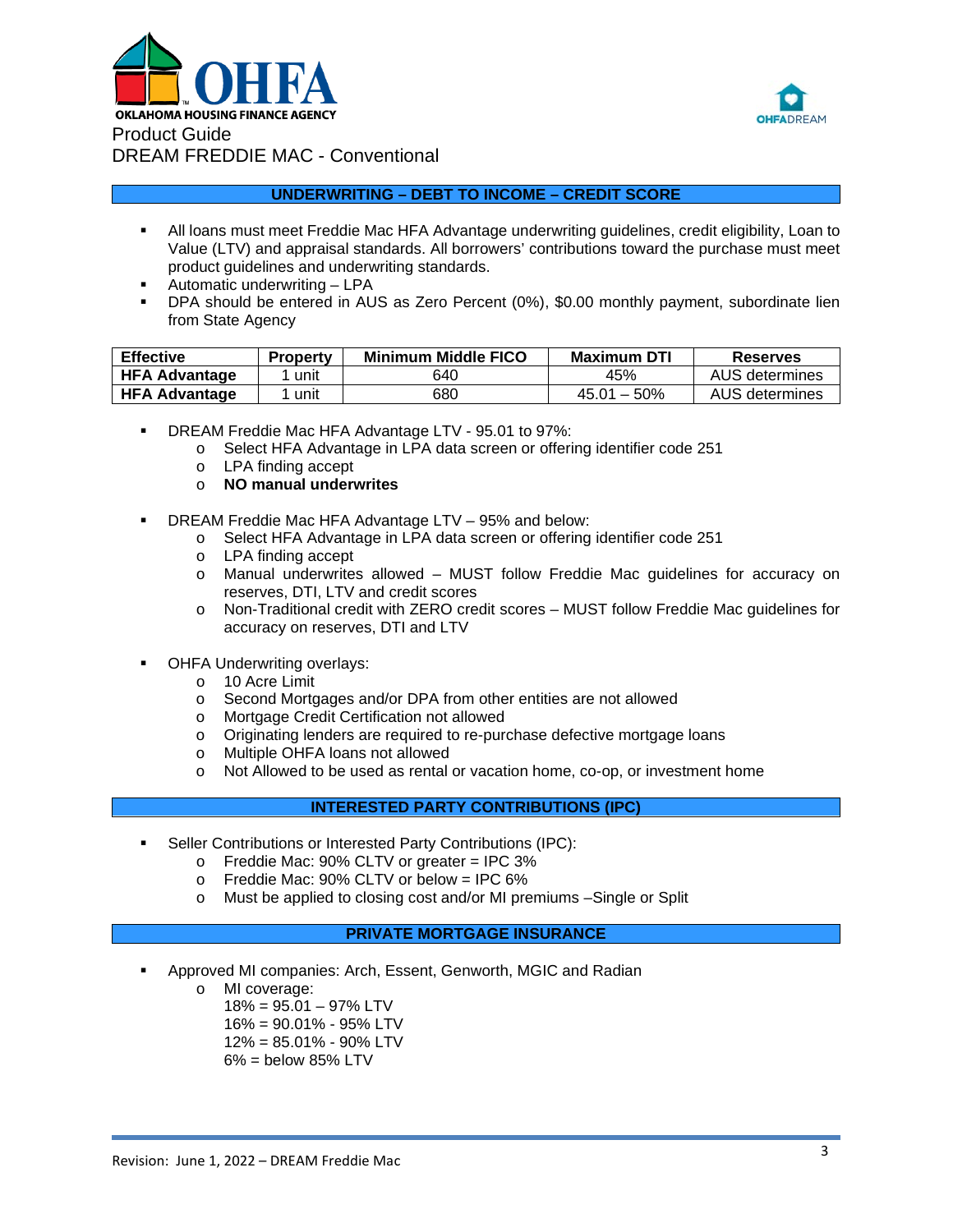



**PRIVATE MORTGAGE INSURANCE (CONT.)**

- o MI Options Borrower Paid – monthly annual renewal Split Premium Single Premium Financed MI cannot exceed 97% LTV
- Lender may select MI of their choice. Lender is responsible for remitting MI payments and policy to US Bank before purchase of First Mortgage Loan.
- Lender must select HFA Advantage to obtain the reduced MI through LPA

# **HOMEBUYER EDUCATION**

- Homebuyer Education required for at least one borrower when all borrowers are First Time Homebuyers (FTHB), **regardless of LTV**. **MUST be completed prior to note signature/closing of loan. HBE must meet National Standards or be provided by a HUD approved Counseling Agency.**
	- First Time Homebuyers are those borrowers who have not had ownership interest in their primary residence at any time during the three (3) years preceding their date of application of a Mortgage Loan

### **LOCKING – RESERVING / PRICING**

- **Locking/Reserving**
	- o All loans are locked/reserved through OHFA Lenders Login
	- o Print Loan Confirmation for your records
	- o OHFA will lock/reserve loans for lenders. Email 1003, with census tract, program, rate, credit score(s) and estimated closing date to **ohfaratelock@ohfa.org**. Once loan is locked/reserved the Loan Confirmation will be emailed to lender of record.
	- o Guaranteed rate coverage 4pm or overnight until rate change at 10am the next day
- **Fees**
	- o Investor Funding Fee\* of \$400
	- o Tax Monitoring Fee\* of \$80<br>o No Review Fee is charged b
	- No Review Fee is charged by OHFA

\*The Investor Funding Fee and Tax Monitoring Fee should not have "Bond", "OHFA", "HFA", "Agency" or "US Bank" associated with it on the LE or CD. These fees are the Lender's fees until the loan is purchased by US Bank; and are never OHFA's fees.

#### **Interest Rates**

- o OHFA will post rate at 10 am CST. Rates will be emailed to lenders and placed on OHFA website – [www.ohfa.org](http://www.ohfa.org/) under Lender Resources
- o Rates are subject to change based on secondary market

### **Lender SRP Pricing**

- o Reservation to 65 days purchase: 102.50%<br>o 66 days 75 days purchase: 102.25%
- o 66 days 75 days purchase: 102.25%
- o 76 days 90 days purchase: 101.75%
- $\circ$  91 days 120 days purchase:
- o 1.00% Origination allowed Lenders' Option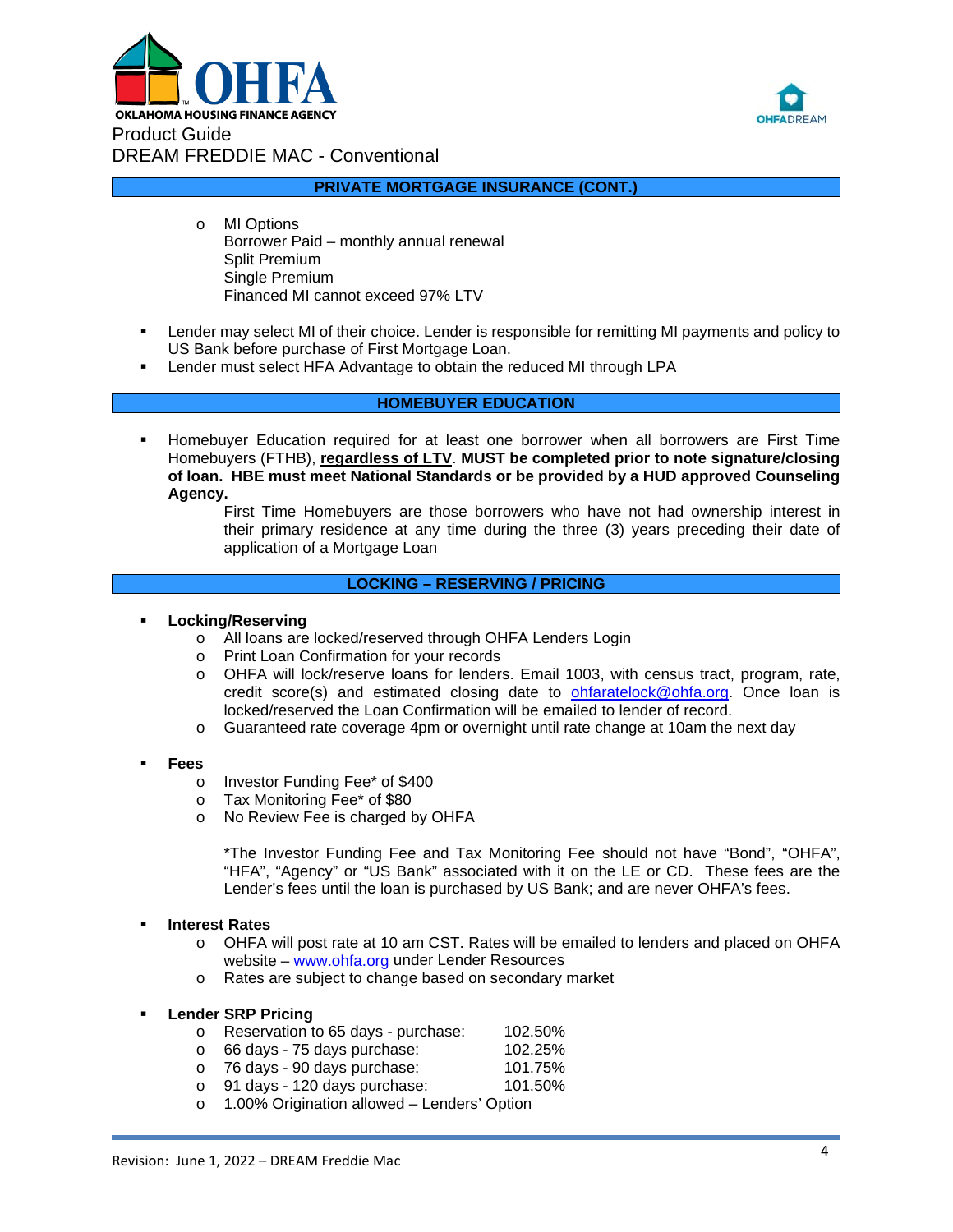



**LOCKING – RESERVING / PRICING (CONT.)**

OHFA additional verbal/email approval required to US Bank on closed loans purchased after 121 days from reservation - Price: 100.25%

All loans must be delivered to US Bank for purchase. Lender SRP Pricing above details reservation to purchase for the appropriate service release premium.

### **REVIEW, APPROVAL AND CLOSING**

- Loan Review:
	- o Email loan documents to ohfasinglefamily@ohfa.org
	- o Subject Line: OHFA Loan number, Borrower Last Name, and the word "Review"<br>OHFA Documents:
	- OHFA Documents:
		- OHFA Loan Confirmation
		- $\checkmark$  Loan Transmittal
		- $\checkmark$  Uniform Residential Mortgage Application
		- $\checkmark$  Purchase Contract
		- $\checkmark$  OHFA Partial Exemption Disclosure
		- $\checkmark$  Loan Estimate
		- $\checkmark$  Letter of Explanation if Spouse is not on the loan
- Loan Conditions/Deficiencies:
	- Email only the document or page of a document that is required to be submitted or corrected (not the entire loan package again)
	- Subject line: OHFA Loan number, Borrower Last Name, and the word Conditions
- OHFA Loan Approval:
	- o OHFA issues Approval/Award Letter<br>○ OHFA issues Down Payment Assista
	- o OHFA issues Down Payment Assistance Letter Second Lien<br>
	o OHFA issues Mortgagor Certification & Income Statement (deli
	- OHFA issues Mortgagor Certification & Income Statement (delivered to borrower(s))
	- o All documents sent/emailed to lender of record
- Lender Loan Closing:
	- o Funds OHFA DPA Second Lien along with First Mortgage Loan<br>
	o OHFA Down Payment Assistance Letter executed at closing
	- o OHFA Down Payment Assistance Letter executed at closing
	- o OHFA Partial Exemption Disclosure executed at closing
	- o OHFA Down Payment Assistance Letter executed at closing
	- o OHFA Mortgagor's Closing Certification executed at closing
	- o OHFA Subordinate Mortgage executed at closing
	- o OHFA Promissory Note executed at closing
- Post-Closing (within 5 business days of closing provide all the following):
	- o Email loan documents to [ohfasinglefamily@ohfa.org](mailto:ohfasinglefamily@ohfa.org)
	- o Copy of executed Closing Disclosure
	- o Copy of executed Down Payment Assistance Letter Second Lien
	- o Copy of executed Partial Exemption Disclosure
	- o Copy of executed Subordinate Mortgage
	- o Copy of executed Promissory Note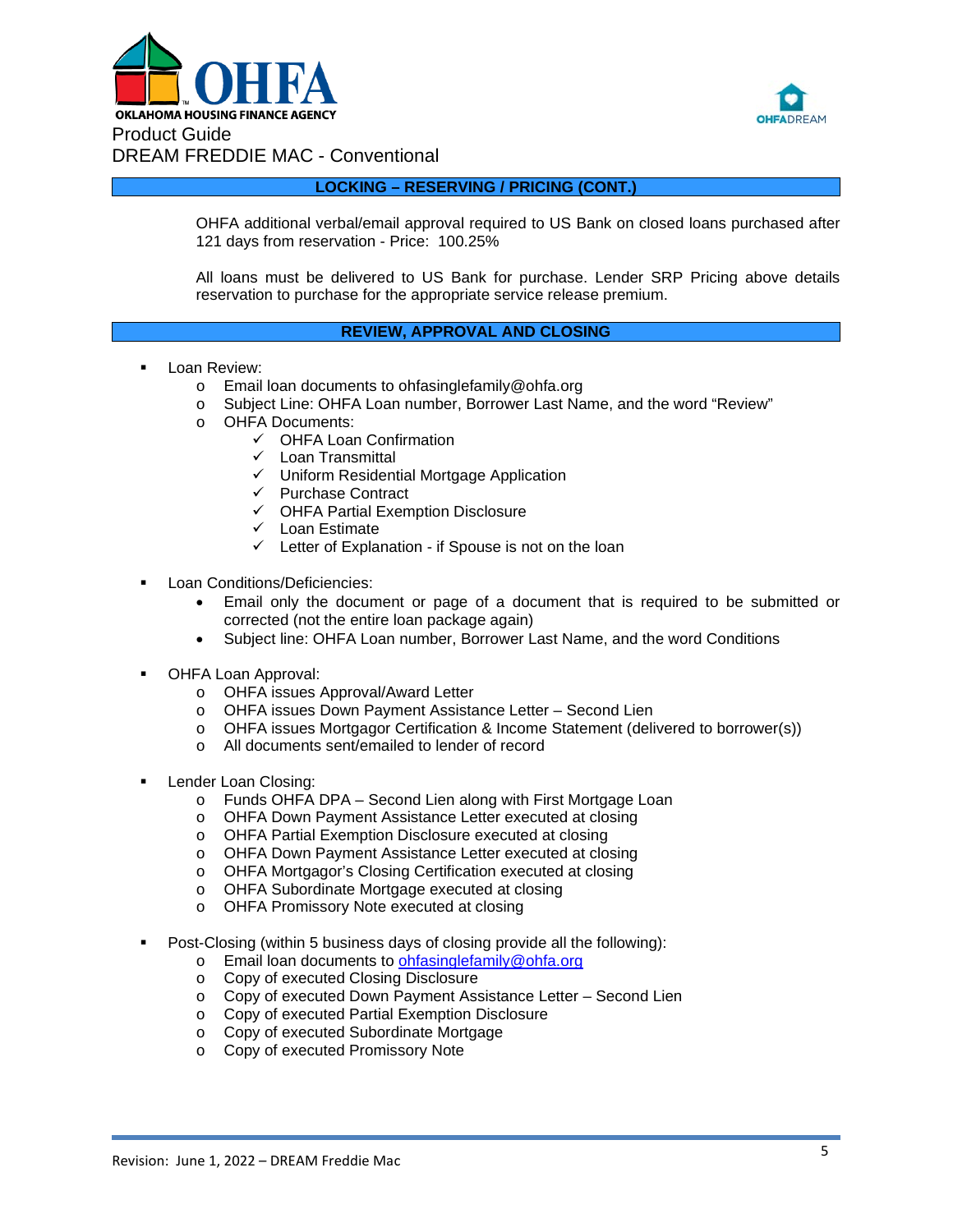



## **MASTER SERVICER**

US Bank Home Mortgage / HFA Division Excelsior Crossing 9380 Excelsior Boulevard Hopkins, MN 55343 [hfa.programs@usbank.com](mailto:hfa.programs@usbank.com)

- US Bank's HFA Division Lending Guide can be found by following the US Bank link from our website.
- **Hover over the Lender tab and select US Bank; the link** is at the top of the page.
- Or cut and paste this link in your browser [https://hfa.usbank.com/HFA\\_Division.](https://hfa.usbank.com/HFA_Division)
- On the landing page scroll down to "Enjoy Housing Finance Agency services", click on Learn More and select HFA Division Lending Guide.

### **PURCHASE AND SERVICING**

- US Bank Purchase and Servicing:
	- o US Bank will purchase loans approved by OHFA with the mortgage rate and terms reflected on OHFA Approval/Award Letter, less fees, plus down payment assistance provided at closing and appropriate Service Release Premium based on purchase time from pricing model. (see above)
	- o All loans will utilize MERS to US Bank
	- o Loan Files will be delivered through US Bank's Doc Velocity Portal:
		- $\checkmark$  Scan loan files to US Bank through DocVelocity system as soon after loan closing as possible.
		- $\checkmark$  Utilize the loan delivery checklists posted on the US Bank website, and include all applicable documentation listed
		- $\checkmark$  Deficiencies/Exceptions will come to you through the DocV Thread
		- $\checkmark$  Loans are funded throughout the day, at an amortized balance net of escrows, interest, any HFA extension, or penalty fees (Please do not send these via separate check)
		- $\checkmark$  Purchase Advices are emailed to the designated contact
		- $\checkmark$  The lender is responsible for servicing the loan until it is purchased by US Bank and may need to take the first few payments
		- $\checkmark$  Current payment histories are required if payments of any type have been made to you prior to purchase (first payment, MI, taxes, etc.…)
		- $\checkmark$  Logging into DocVelocity/AIQ:
			- o DocVelocity is a web-based system accessed at [https://mldis.mils](https://mldis.mils-katalystclud.net/)[katalystclud.net/#](https://mldis.mils-katalystclud.net/)
			- o This link is provided via email when the single sign-on account is granted access to DocVelocity
			- o For support with DocVelocity: <u>HFAdocVelocityAssistance@usbank.com</u><br>o Undate password every 90 days
			-
	- o Update password every 90 days<br>Collateral Packages: US Bank Home Mortgag o Collateral Packages: US Bank Home Mortgage
		- Attn: Note Vault
			- 5th Floor

9380 Excelsior Boulevard

- Hopkins, MN 55343
- o Defective loans will not be purchased by US Bank